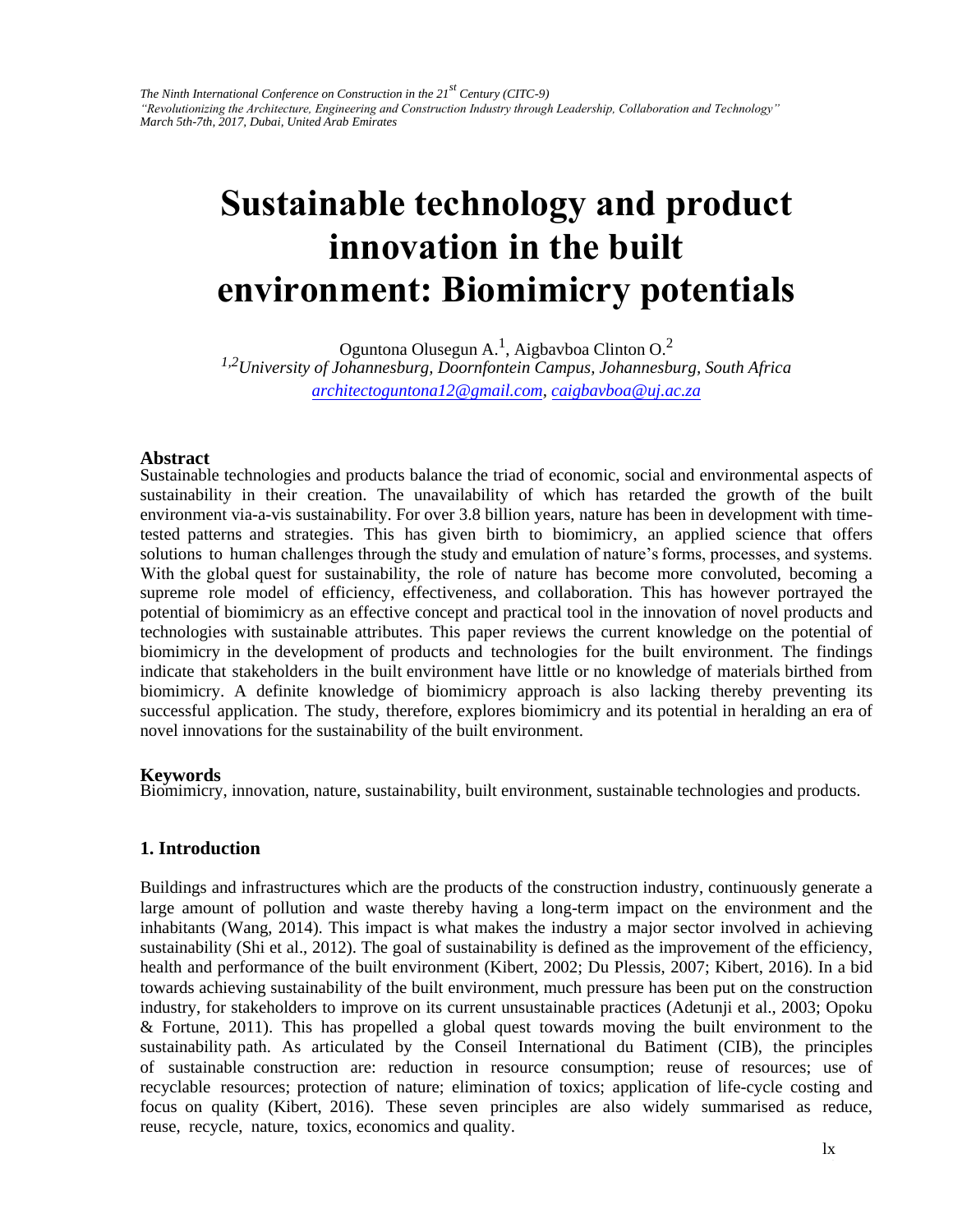Researchers have however identified different barriers to the successful implementation of sustainability of the built environment. One major barrier widely identified is the lack of environmentally sustainable materials and products amongst others (Shafii et al., 2006; Szydlik, 2014; Ametepey et al., 2015). Most of the technologies and products available in the construction market are known to be negatively impacting the natural and human environment. Waste generation (resulting in pollution of all kinds), greenhouse gasses emission (resulting in the depletion of the ozone layer and its subsequent global warming and climate change), consumption of natural resources and large amount of energy are few of the attributes associated with these technologies and products (Shafii et al., 2006; Azis et al., 2012; Pearce et al., 2012; Akadiri & Fadiya, 2013; Wang, 2014). As a mitigation step, the Architecture 2030 Challenge for Product addresses the emissions associated with building materials and products, setting a goal of maximum carbonequivalent footprint reduction to 35% and 50% below the product category by the year 2015 and 2030 respectively (Kibert, 2016). It is, therefore, imperative to encourage the innovation, production and saturation of the built environment with technologies and materials possessing minimal or zero environmental footprints. This has the potential to paddle the global sustainability movement in the right direction, a step believed by many researchers will aid the sustainability of the built environment.

Historically, there are contentious, iconic and interesting records of nature-inspired innovations and technologies believed to posses sustainable attributes. These includes innovations in the medical and pharmaceutical sciences; shelter and shelter architectures; weapons and defence, including armours, sensors, and alarm systems; agriculture and food production; and processes related to manufacturing (Murr, 2015). Owing to its over 3.8 billion years of evolution, nature has become an extraordinary role model for a harmonious balance and proportion (Radwan & Osama, 2016), encompassing efficiency, collaboration, resource utilisation, and longevity. Hence, biomimicry, a novel field that describes the emulation of nature's time-tested patterns and strategies to postulate sustainable solutions to human challenges. This paper discusses the essence of sustainable materials towards the successful implementation of sustainability in the built environment. It also discusses the overview of biomimicry, approaches that aid its application and its innovative prowess as evident in biomimetic products and applications. The aim of this study is to unveil the potential of biomimicry in the innovation of sustainable technologies and products for the built environment.

## **2. Overview of Biomimicry**

Coming from a combination of the Greek words *bios* (life) and *mī́mēsis* (imitation), biomimicry literally means life imitation or the imitation of life (De Pauw et al., 2010; Arnarson, 2011; Murr, 2015). Nature has become a rich source of knowledge, and present-day human life has undoubtedly progressed because of our ability to be inspired by nature, and to then innovate solutions to our problems through biomimicry (Nychka & Chen, 2012). Quoting Janine M. Benyus, a biologist, author and co-founder of the Biomimicry Institute, biomimicry is "the process of learning from and then emulating life's genius. It's based not on what we can extract from the natural world, but what we can learn from it. Life has been on earth for 3.8 billion years, and in that time life has learned what works and what fits here. Mimicking their designs, strategies, and their recipes could change the way we grow food, power ourselves, conduct busi-ness, even the way we make our materials" (Benyus, 2011). Biomimicry is now on the forefront of scientific and technological research, because it brings about novel insights for the synthesis of biologically-compatible, environmentally-friendly and energetically-efficient materials (Zhang et al., 2015).

## **2.1 Biomimicry principles**

Biomimicry principles, some of which are obvious and self-explanatory, are abstracted biological strategies that can be found in most of the organisms, which enables life to be successful in regenerating itself (Jacome Polit, 2014). In the book titled 'Biomimicry: Innovation Inspired by Nature', through which biomimicry was popularised, Benyus (1997) resonates under-listed nine nature principles which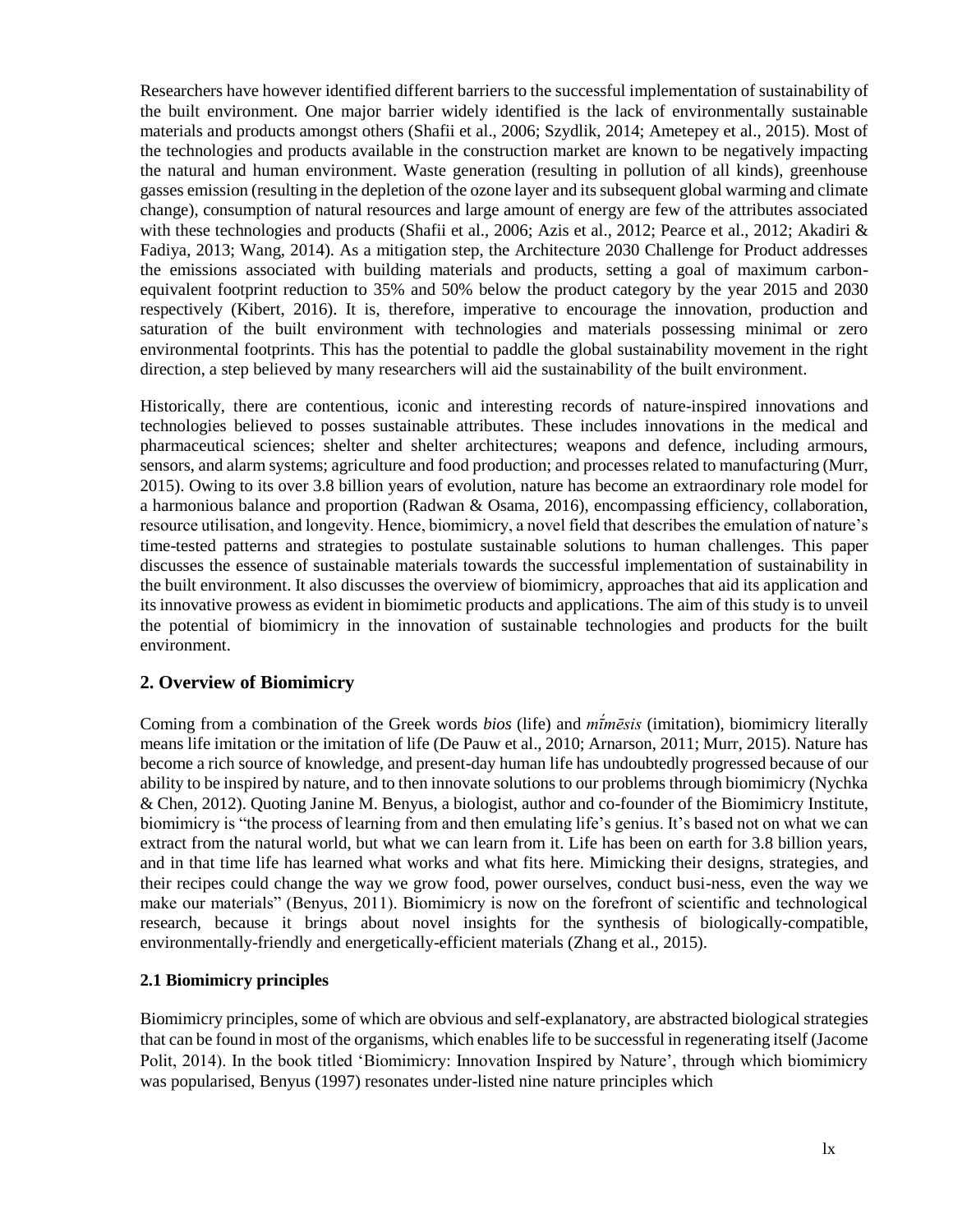are also the basic principles underpinning the concept of biomimicry. They are (i) nature runs on sunlight; (ii) nature uses only the energy it needs; (iii) nature fits form to function; (iv) nature recycles everything; (v) nature rewards cooperation; (vi) nature banks on diversity; (vii) nature demands local expertise (viii) nature curbs excesses from within; and (ix) nature taps the power of limits. It is upon the above-listed life's principles that the Biomimicry Institute presented a more comprehensive one as shown in Fig 1.

| 98<br>Evolve to Survive<br>Continually incorporate<br>and embody information                                                                                                                                                                                               | Be Resource (Material<br>and Energy) Efficient<br>Skillfully and conservatively<br>take advantage                                                                                                                                                                                                                                                                                         | Adapt to Changing<br><b>Conditions</b><br>Appropriately respond to<br>dynamic contexts.                                                                                                                                                                                                                                                                                                                                                                                                                     | Integrate Development<br>with Growth<br>Invest optimally in<br>strategies that promote                                                                                                                                                                                                                                                               | <b>Be Locally Attuned</b><br>and Responsive<br>Fit into and integrate<br>with the surrounding                                                                                                                                                                                                                                                                                                                                          | Use Life-friendly<br>Chemistry<br>Use chemistry that<br>supports life processes.                                                                                                                                                                                                                    |
|----------------------------------------------------------------------------------------------------------------------------------------------------------------------------------------------------------------------------------------------------------------------------|-------------------------------------------------------------------------------------------------------------------------------------------------------------------------------------------------------------------------------------------------------------------------------------------------------------------------------------------------------------------------------------------|-------------------------------------------------------------------------------------------------------------------------------------------------------------------------------------------------------------------------------------------------------------------------------------------------------------------------------------------------------------------------------------------------------------------------------------------------------------------------------------------------------------|------------------------------------------------------------------------------------------------------------------------------------------------------------------------------------------------------------------------------------------------------------------------------------------------------------------------------------------------------|----------------------------------------------------------------------------------------------------------------------------------------------------------------------------------------------------------------------------------------------------------------------------------------------------------------------------------------------------------------------------------------------------------------------------------------|-----------------------------------------------------------------------------------------------------------------------------------------------------------------------------------------------------------------------------------------------------------------------------------------------------|
| to ensure enduring<br>performance.                                                                                                                                                                                                                                         | of reasonness and<br>opportunities.                                                                                                                                                                                                                                                                                                                                                       |                                                                                                                                                                                                                                                                                                                                                                                                                                                                                                             | both development and<br>arowth.                                                                                                                                                                                                                                                                                                                      | environment.                                                                                                                                                                                                                                                                                                                                                                                                                           |                                                                                                                                                                                                                                                                                                     |
| Replicate Strategies<br>that Work<br>Repeat successful<br>approaches.<br>Integrate the Unexpected<br>Incorporate mistakes in<br>ways that can lead to new.<br>forms and functions.<br>Reshuffle Information<br>Exchange and alter<br>information to create new<br>options. | Use Multi-functional<br>Design<br>Meet multiple needs with<br>one elegant solution.<br>Use Low Energy Processes system.<br>Minimize energy<br>consumption by reducing<br>requisite temperatures,<br>pressures, and/or time for<br>reactions:<br>Recycle All Materials<br>Keep all materials in a<br>dosed loop.<br>Fit Form to Function.<br>Select for shape or pattern<br>based on need. | Maintain Integrity<br>through Self-renewal<br>Persist by constantly<br>adding energy and matter<br>to heal and improve the<br>Embody Resilience<br>through Variation,<br>Redundancy, and<br>Decembralization<br>Maintain function<br>following disturbance by<br>incorporating a variety of<br>duplicate forms, processes,<br>or systems that are<br>not located exclusively<br>together.<br><b>Incorporate Diversity</b><br>Include multiple forms.<br>processes, or systems to<br>meet a functional need. | Combine Modular and<br><b>Nested Components</b><br>Fit multiple units within<br>each other progressively<br>from simple to complex.<br>Realled forcess than<br>Bottom Up<br>Assemble components<br>one unit at a time.<br>Self-prijanize<br>Create conditions to allow<br>components to interact in<br>concert to move toward an<br>anriched system. | Use Readily Available<br>Materials and Energy<br>Build with abundant.<br>accessible materials while<br>hamessing freely available<br>energy.<br>Cultivate Cooperative<br>Relationships<br>Find value through win-win-<br>interactions.<br>Leverage Cyclic Processes<br>Take advantage of<br>phenomena that repeat<br>themselves.<br>Use Feedback Loopy<br>Engage in cyclic<br>information flows to modify<br>a reaction appropriately. | Build Selectively with a<br>Senall Subset of Elements<br>Assemble relatively few<br>elements in elegant ways.<br>Break Down Products into<br>Benign Constituents<br>Use chemistry in which<br>decomposition results in no<br>harmful by-products.<br>Do Chemistry in Water<br>Use water as solvent. |
|                                                                                                                                                                                                                                                                            |                                                                                                                                                                                                                                                                                                                                                                                           |                                                                                                                                                                                                                                                                                                                                                                                                                                                                                                             |                                                                                                                                                                                                                                                                                                                                                      |                                                                                                                                                                                                                                                                                                                                                                                                                                        | o 2012 Remaining Group Inc.                                                                                                                                                                                                                                                                         |

**Figure 1: Biomimicry/Life's Principles (Biomimicry Group, 2014)**

## **2.2 Biomimicry approaches**

Biomimicry approaches help redefine the levels of biomimicry and clarify its potential as a tool for sustainability. These approaches offer unique focal points, explicit methodologies and step-by-step paths under the larger umbrella of biomimicry (Niewiarowski & Paige, 2011), providing an avenue for the application of biomimicry in innovative sustainable technologies and products for the built environment. The Biomimicry Institute (2014) propagated eight (8) definite steps for easy application of biomimicry. They include define; identify; integrate; discover; abstract; brainstorm; emulate; and measure. These steps are further categorized into scoping, discovering, creating and evaluating (Biomimicry Institute, 2014). On the other hand, Zari (2007) and Helms et al., (2009), proffered six (6) steps as follows: Problem definition; reframe the problem; biological solution search; define the biological solution; principle extraction; and principle application. The above-mentioned steps and categories constitute the two approaches of biomimicry, though with different terms as postulated by researchers and authors. They are problem-based approach and solution-based approach.

## **2.2.1 Problem-based approach**

The Problem-based approach is also known as Design Looking to Biology Approach (Zari, 2007), Problem-Driven Biologically Inspired Approach (Helms et al., 2009), Top Down Approach (Knippers, 2009; El-Zeiny, 2012), Problem-to-Solution Approach (Pandremenos et al., 2012; Buck, 2015) and Challenge to Biology Approach (Biomimicry Group, 2014). This approach entails defining a human need/challenge by understanding and conceptualising the processes and structures that organisms or ecosystems optimise to resolve similar issues (Gamage & Hyde, 2012). Here, the natural world of organisms is looked unto for solutions which require identifying the problems and then matching the problems to organisms in nature that have solved similar issues. This approach is effectively led by designers, innovators, and engineers identifying initial goals and parameters for the design (El Ahmar, 2011).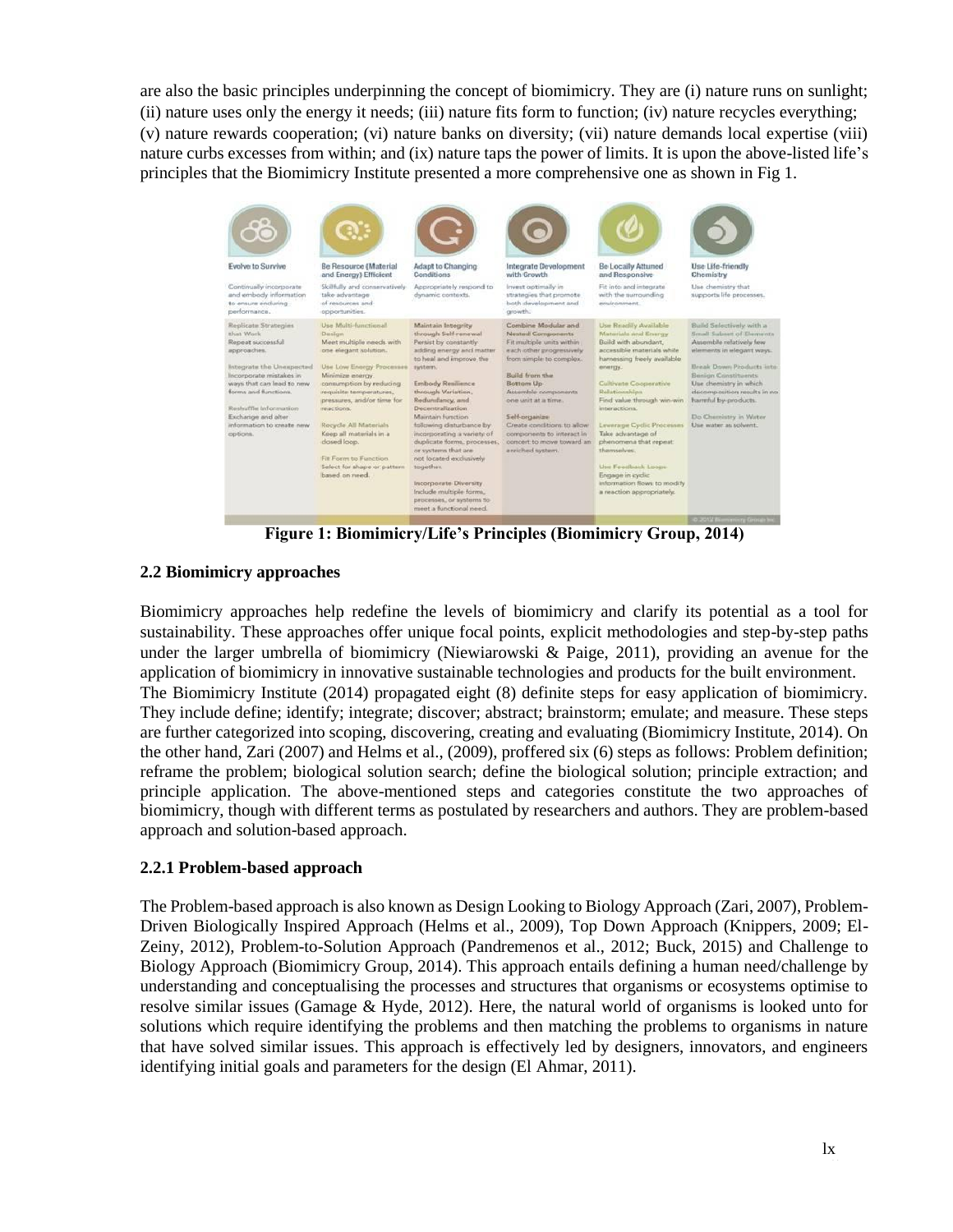The pattern of this approach follows a progression of different steps which, in practice, is nonlinear and dynamic in the sense that output from later stages frequently influences previous stages, providing iterative feedback and refinement loops (Helms et al., 2009). This approach is also believed to be a step towards transiting the built environment from an unsustainable state to an effective and resilient paradigm (McDonough & Braungart, 2010; El-Zeiny, 2012), as it helps in the innovation of sustainable technologies and products. In other to successfully achieve the innovation of technologies and products with zero environmental footprints, it is important to follow clock wisely (represented by the arrow in the diagram below), the constituting steps in this approach as shown in Fig 2.



**Figure 2: Problem-based Approach Figure 3: Solution-based Approach (Biomimicry Group, 2013) (Biomimicry Group, 2013)**



## **2.2.1 Solution-based approach**

Solution-based approach can also be referred to as Biology Influencing Design Approach (Zari, 2007), Solution-Driven Biologically Inspired Approach (Helms et al., 2009), Bottom Top Approach (Knippers, 2009; El-Zeiny, 2012), Solution-to-Problem (Pandremenos et al., 2012; Buck, 2015) and Biology to Design (Biomimicry Group, 2014). This approach involves identifying a particular attribute, behaviour or function in an organism or ecosystem thereby translating such into human designs, solutions or innovations (Zari, 2007). This approach entails a situation whereby biological knowledge influences the innovation of human design, technology, and product. The resultant innovation addresses one or many of the numerous materials deficit in the built environment. The collaborative design process is dependent on stakeholders having knowledge of relevant biological or ecological research rather than on determined human design problems (El-Zeiny, 2012). This approach follows an indefinite path/steps as represented by the arrow in Fig 3.

#### **3. Biomimetic Technologies and Products**

Sustainable products and technologies are those materials that do not impact the environment in a negative way. Their attributes encompass the principles of sustainable construction in its entirety, in others words having sustainable credentials. As posited by Sirinterlikci (2010), these products aim to reduce resource utilisation and its consequences from the human environment while maximising the added value and quality observed during all stages of the product's life-cycle. Since the goal of biomimicry is to increase the sustainability of the built environment (Vincent et al., 2006), biomimetic technologies and products should possess sustainable attributes in other not to contradict this goal. To date, there is a growing number of technologies and products informed by biomimicry. A critic of these products reveals their nontoxic, multifunctional, recyclable, and energy-efficient attributes amongst many others. Below are few biomimetic products and technologies carefully selected based on their relevance to the built environment.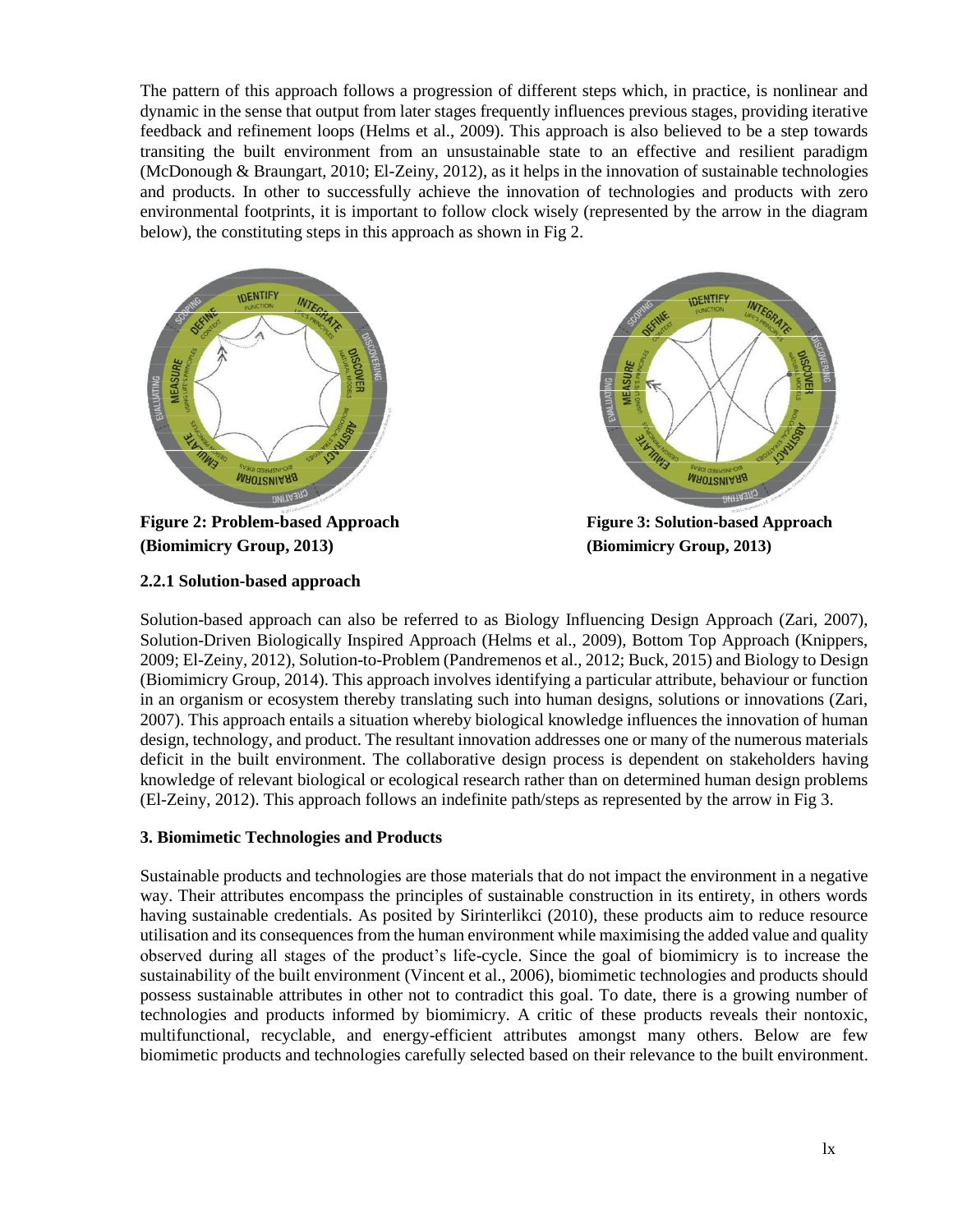#### **3.1. Entropy carpet**

The carpet company, Interface, has worked together with the Biomimicry Institute to manufacture sustainable closed-loop products. Inspired by the organized chaos of a blanket of fallen leaves and a bed of river stones, David Oakey and his team working for Interface FLOR discovered that none of nature's examples had exactly the same color makeup and contents, yet collectively they each created a complex and cohesive pattern (El-Zeiny, 2012). El-Zeiny (2012) further reported that it is chaos because no two stones, no two leaves, no two sticks look alike, yet there is a pleasant orderliness in the chaos, said Interface Inc. Chairman, Ray Anderson. With the discovery, "Interface" now design totally random tiles, each slightly different in pattern and color. This increases the flexibility, makes installation faster, repair easier, and reduces waste. Further, Interface designed a carpet tile installation system that uses small adhesive squares to connect carpet. By this, the company omitted the need for glue and made the installation process easier and faster, resulting in 90% lower environmental footprint (Ásgeirsdóttir, 2013). Interface, due to the success of Entropy carpets, has introduced a new line of sustainable biomimicry-inspired carpets called I2 and hundreds of other related products. This carpet offers a sustainable option for material selection by architects and interior designers for specification of floor finish for different kind of buildings.

#### **3.2. Eco-Cement**

TecEco eco-cement is a carbon neutral cement with inspiration drawn from the ability of various organisms (i.e. algae and plants), to synthesize structural materials like cellulose. The porous microscopic architecture of the setting cement allows  $CO<sub>2</sub>$  to permeate through the material, reacting with the magnesium hydroxide to form magnesium carbonate, a mineral that confers extra strength and rigidity. (AskNature,  $2016$ ).  $CO<sub>2</sub>$ is effectively trapped as a solid mineral within the concrete through its process of forming magnesium carbonate. The biomimetic TecEco eco-cement offers a ubiquitous construction material that traps atmospheric CO<sup>2</sup> which is a sustainable alternative to the traditional Portland cement known to significantly contribute to the amount of  $CO<sub>2</sub>$  in the atmosphere (Oguntona & Aigbavboa, 2016b).

#### **3.3. Lotusan paint**

This paint is inspired by lotus plants (*Nelumbo nucifera*) live in typically muddy aqueous habitats, yet stay dirt-free without using detergents (see Fig 4). This is accomplished through the micro-topography of their leaf surfaces, making the plant extremely water-repellant (superhydrophobic). Dirt particles on the leaf's surface stick to water droplets on the leaf and when the water droplets roll off, the attached dirt particles are removed with them, thus cleaning the leaf without using detergent (Barthlott & Neinhuis, 1997). This phenomenon is popularly known as the 'self-cleaning effect'. The self-cleaning property is highly important for water plants. This natural phenomenon occurring in lotus leaf led to the finding of a new self-cleaning paint. Surface finishes inspired by the self-cleaning mechanism of lotus plants and other organisms, including many large-winged insects; have been applied in *i.e.* self-cleaning paint (Lotusan®) and clay roof (Erlus Lotus® clay roof), reducing the need for chemical detergents and costly labour (Ásgeirsdóttir, 2013) for maintenance and cleaning purposes. The paint surface takes the shape of densely packed ridges or bumps, just like the bumps found on lotus leaves, preventing water drops from spreading out, instead, the drops roll off the surface taking the dirt with them (El-Zeiny, 2012). Zari (2007) informed that the application of this paint will enable buildings or the surfaces they are applied to be self-cleaning.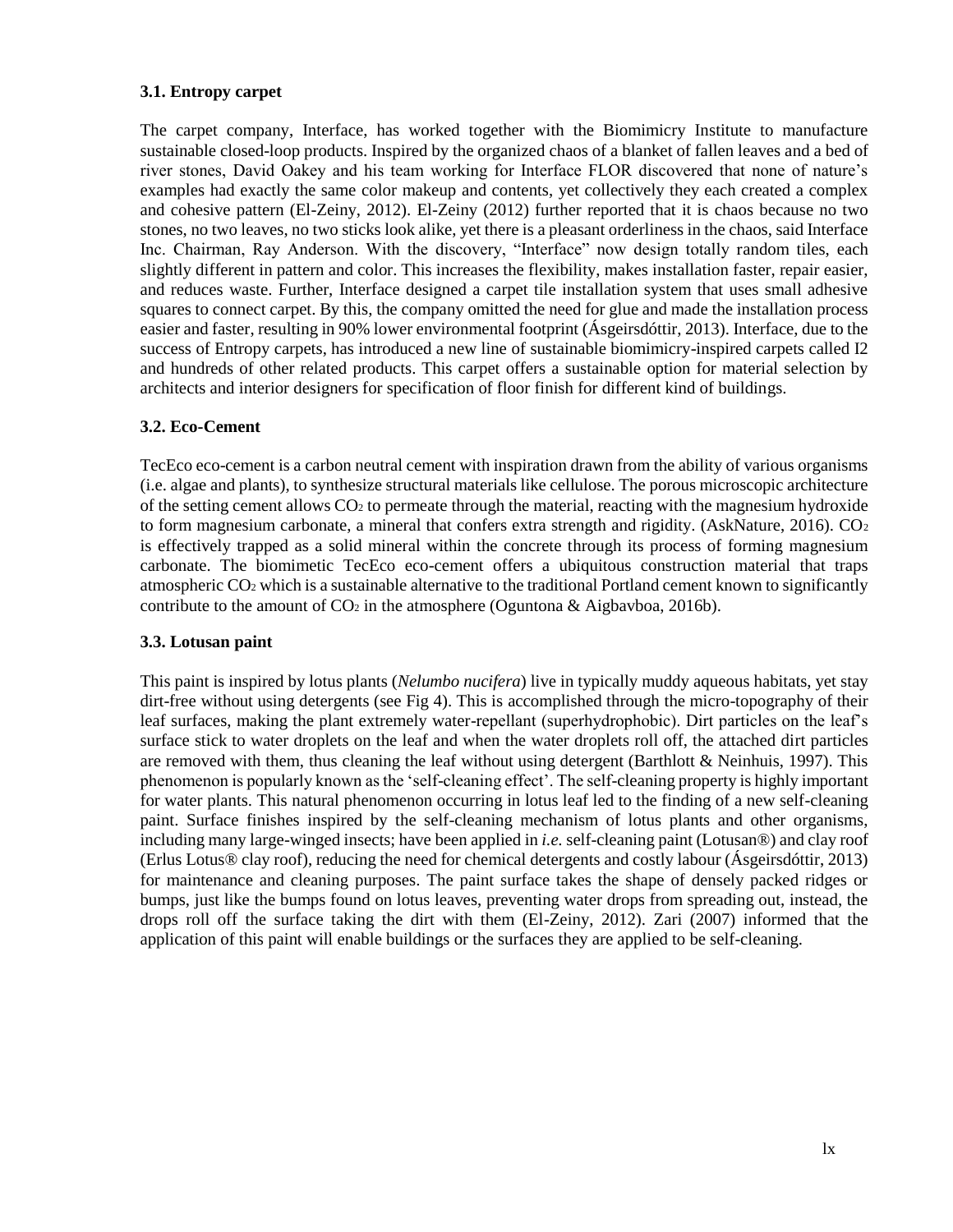

**Figure 4: Lotus plants and lotus-inspired lotusan paint (Zari, 2007)**

#### **3.4. Other examples**

The proposed desalination plant called *Teatro del Agua* in the Canary Islands by Grimshaw Architects is another example. Teatro del Agua is a biomimetic technology (inspired by the Namib desert beetle's survival in the extreme desert condition where there is minimal rainfall but short infrequent morning fogs) projected to be self-sufficient in water with a large surplus that can supply neighbouring buildings (Zari, 2010). Embracing such biomimetic technology will be able to address the issue of drought and water challenges which are few impacts of climate change now felt globally (Oguntona & Aigbavboa, 2016a).

The floating Ecopolis (also known as lilipad) is a self-sufficient floating city that addresses housing displaced people due to ocean swell and flood (Rao, 2014). The Ecopolis is inspired by the highly ribbed leave of the great lilypad of Amazonia Victoria regia, an aquatic plant from the family of Nympheas with exceptional plasticity (Vincent Callebaut Architect, 2016). The Ecopolis is entirely recyclable, produces its own oxygen and electricity by recycling the CO<sub>2</sub> and the waste, thereby taking up the four main challenges launched by a climatological study of the Organization for Economic Cooperation and Development (OECD) which include; climate, biodiversity, water, and health. This biomimetic technology has the potential to help achieve smart and green cities as it does not deplete or pollute the environment. It is also noteworthy that there are several other biomimetic products and technologies either commercialized, patented or at the development stage, all proven and tested to be sustainable.

## **4. Conclusion**

Growing the number of products and technologies with environmentally-friendly attributes as options to the available unsustainable is important for the sustainability of the built environment. Nature offers a world and database of novel innovative ideas that if well tapped into, has the potential of repositioning the built environment. Since nature has been able to evolve with near perfect strategies through its over 3.8billion years of research and development, a change of paradigm is imperative on the part of the stakeholders. Tapping into nature's rich knowledge base promises the innovation of recyclable, biodegradable, multifunctional, nontoxic, and high performing technologies and products. The steps involved in the biomimicry approaches should, however, serve as a guide in every case of its applications while the resultant innovations must be checked against the principles of biomimicry in other to ensure they are holistically sustainable. Since a clear biomimicry approach is lacking thereby hampering its successful application, stakeholders in the built environment should get acquainted with the nitty-gritty of biomimicry. Also, patronage and use of the available biomimetic products and technologies should be encouraged among the built environment stakeholders. Collaboration and sound relationship between biologists and stakeholders in the built environment should also be encouraged as it promises to birth an era of numerous sustainable biomimetic materials and technologies.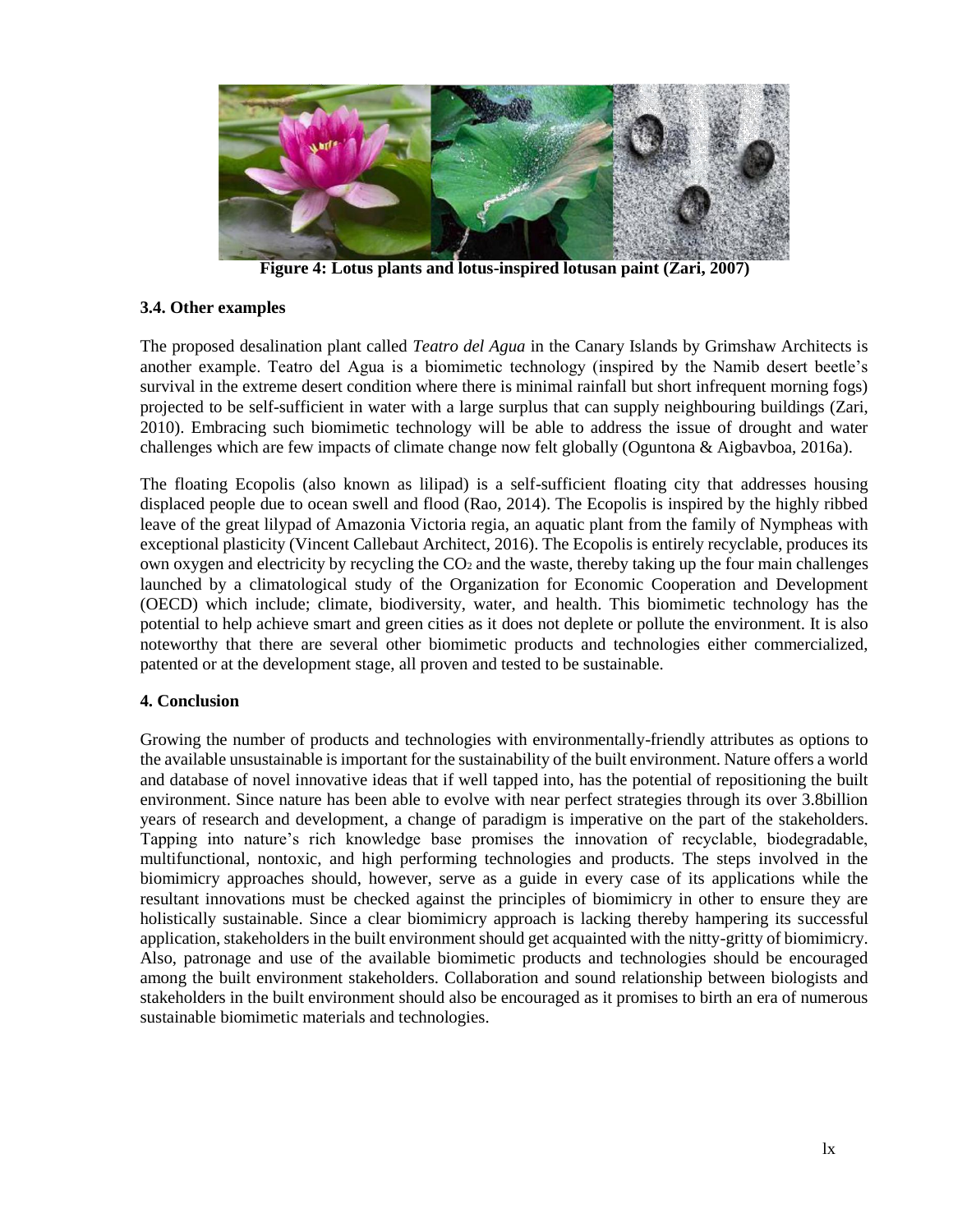#### **5. References**

- Adetunji, I., Price, A., Fleming, P. & Kemp, P. 2003, "Sustainability and the UK construction industry—a review", *Proceedings of the Institution of Civil Engineers-Engineering Sustainability*Thomas Telford Ltd, , pp. 185.
- Ametepey, O., Aigbavboa, C. & Ansah, K. 2015, "Barriers to successful implementation of sustainable construction in the Ghanaian construction industry", *Procedia Manufacturing,* vol. 3, pp. 1682-1689.

Arnarson, P. 2011, "Biomimicry", *Reykjaví¿ k University,* .

- Ásgeirsdóttir, S.A. 2013, "Biomimicry in Iceland: Present Status and Future Significance", .
- AskNature (2016), Product. Carbon Sequestering Tececo Eco-Cement. Retrieved 27 Jun 2016, from:<http://www.asknature.org/product/c97cb92207fd9394e029540473ebdfcc>
- Azis, A.A.A., Memon, A.H., Rahman, I.A., Nagapan, S. & Latif, Qadir Bux Alias Imran 2012, "Challenges faced by construction industry in accomplishing sustainablity goals", *Business, Engineering and Industrial Applications (ISBEIA), 2012 IEEE Symposium on*IEEE, , pp. 630.

Benyus, J.M. 2011, "A biomimicry primer", *The Biomimicry Institute and the Biomimicry Guild,* .

Benyus, J.M. 1997, "Biomimicry: Innovation Inspired by Nature", *William Morrow,* .

Biomimicry Group (2013), Biomimicry 3.8. Essential Elements. Retrieved 25 Mar 2016, from:

<http://biomimicry.net/about/biomimicry/biomimicry-designlens/essential-elements/>

Biomimicry Group (2013), Biomimicry 3.8. Life's Principles. Retrieved 28 Mar 2016, from:<http://biomimicry.net/about/biomimicry/biomimicry-designlens/lifes-principles/>

- Biomimicry Institute (2014), Biomimicry In Youth Education: A Resource Toolkit for K-12 Educators.
- Buck, N.T. 2015, "The art of imitating life: The potential contribution of biomimicry in shaping the future of our cities", *Environment and Planning B: Planning and Design,* , pp. 0265813515611417.
- De Pauw, I., Kandachar, P., Karana, E., Peck, D. & Wever, R. 2010, "Nature inspired design: Strategies towards sustainability", *Knowledge Collaboration & Learning for Sustainable Innovation: 14th European Roundtable on Sustainable Consumption and Production (ERSCP) conference and the 6th Environmental Management for Sustainable Universities (EMSU) conference, Delft, The Netherlands, October 25-29, 2010*Delft University of Technology; The Hague University of Applied Sciences; TNO, .
- Du Plessis, C. 2007, "A strategic framework for sustainable construction in developing countries", *Construction Management and Economics,* vol. 25, no. 1, pp. 67-76.
- El Ahmar, S. 2011, "Biomimicry as a Tool for Sustainable Architectural Design: Towards Morphogenetic Architecture"(unpublished master's thesis, Alexandria University)", .
- Gamage, A. & Hyde, R. 2012, "A model based on Biomimicry to enhance ecologically sustainable design", *Architectural Science Review,* vol. 55, no. 3, pp. 224-235.
- Helms, M., Vattam, S.S. & Goel, A.K. 2009, "Biologically inspired design: process and products", *Design Studies,* vol. 30, no. 5, pp. 606-622.
- Holland, W. 2011, "Biomicry: The Answers May Be Right in Front of Us", *OCCASIONS ONLINE,* , pp. 12.
- Jacome Polit, C. 2014, *Regreening Nature: Turning negative externalities into oportunities,* .
- Kibert, C.J. 2016, *Sustainable construction: green building design and delivery,* John Wiley & Sons.
- Kibert, C.J. 2002, "Policy instruments for a sustainable built environment", *Journal of Land Use & Environmental Law,* vol. 17, no. 2, pp. 379-394.
- Kinppers, J. 2009, "Building and Construction as a Potential field for the Application of Modern Bio mimetic Principles", *International Biona Symposium. Stuttgart*.
- McDonough, W. & Braungart, M. 2010, *Cradle to cradle: Remaking the way we make things,* MacMillan.
- Murr, L.E. 2015, "Biomimetics and Biologically Inspired Materials" in *Handbook of Materials Structures, Properties, Processing and Performance* Springer, , pp. 521-552.

Niewiarowski P.H and Paige D. (2011), A PhD in Biomimicry: How Would Nature Do That? The Biomimicry Institute. Proceedings of the First Annual Biomimicry in Higher Education Webinar

Nychka, J.A. & Chen, P. 2012, "Nature as inspiration in materials science and engineering", *JOM Journal*